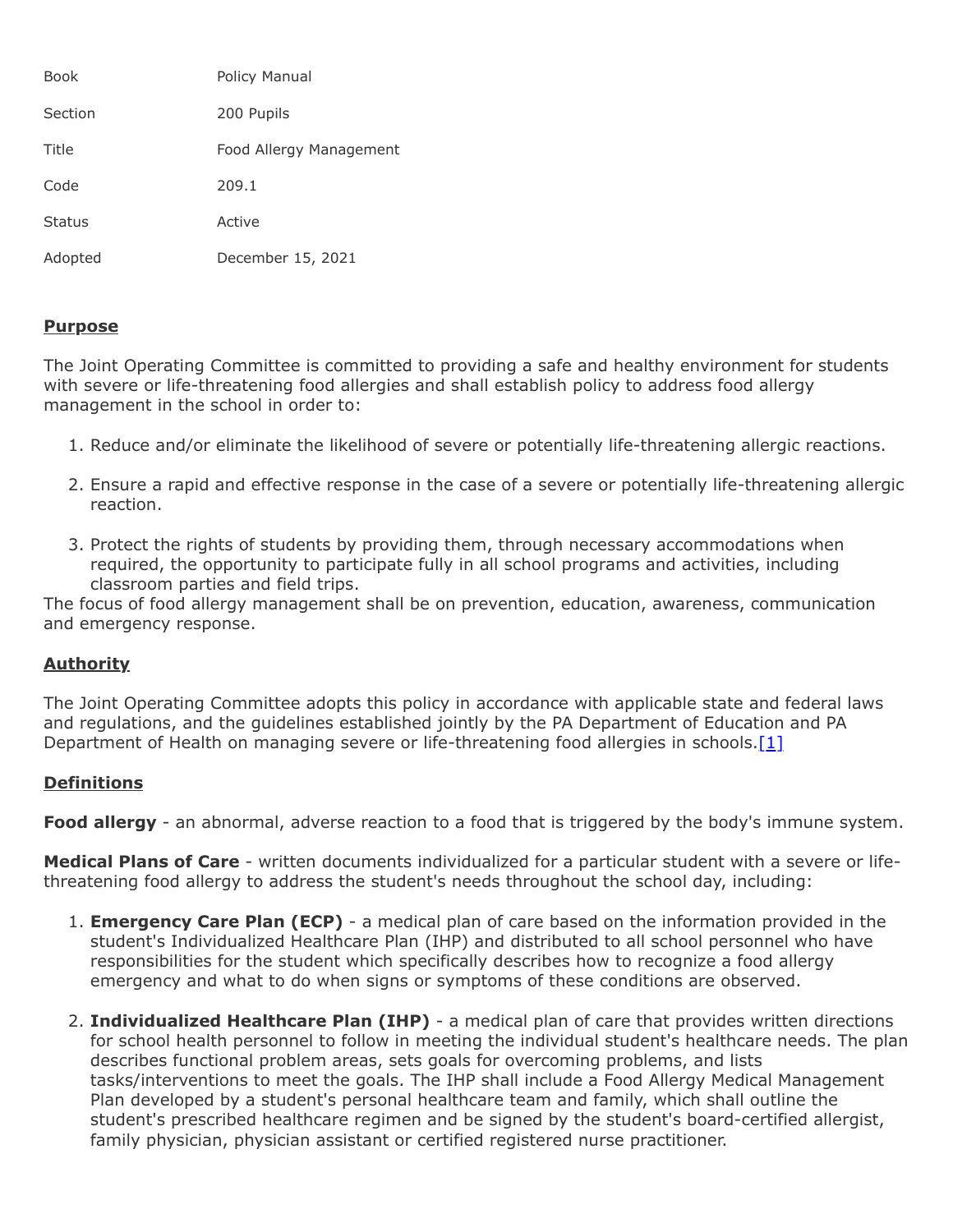- 3. **Related Services Component in Individualized Education Program (IEP)**  that part of an IEP for a student receiving special education and related services which includes reference to development and implementation of an IHP and ECP for students with a documented severe or life-threatening food allergy as well as identifying the medical accommodations, educational aids and services to address the student's needs.[2]
- 4. **Section 504 Service Agreement**  a medical plan of care which references development and implementation of an IHP and ECP as well as other accommodations, educational aids and services a student with a documented severe or life-threatening food allergy requires in order to have equal access to educational programs, nonacademic services and extracurricular activities as students without food allergies.[3]

## **Guidelines**

Prior to admission of a student into the school or immediately after diagnosis of a food allergy, appropriate medical plans of care such as an ECP, IHP, Section 504 Service Agreement and/or IEP shall be developed for each student identified with a food allergy. Plans shall be developed at the student's school district of residence or by the Emergency Medical Nurse at the school, in collaboration with the school district of residence, the student's healthcare provider, the student's parents/guardians, district or school nutrition staff, the student, if appropriate, and any other appropriate persons.

Where a medical plan of care is developed, it should carefully describe the plan for coverage and care of a student during the school day as well as during school-sponsored activities which take place while the student is under the school's jurisdiction during or outside of school hours. Medical plans of care shall include a component which provides information to the school nutrition service regarding each student with documented severe or life-threatening food allergies.

Medical plans of care should include both preventative measures to help avoid accidental exposure to allergens and emergency measures in case of exposure, including administration of emergency medication.[4][5]

A complete set of a student's current medical plans of care related to food allergies shall be maintained at the school district of residence and/or at the school by the Emergency Medical Nurse. Information or copies of the different components of a student's medical plans of care shall be provided to appropriate personnel who may be involved in implementation of the medical plans of care.

### Accommodating Students With Disabling Special Dietary Needs

Students with food allergies may be identified, evaluated and determined to be disabled, in which case the school shall make appropriate accommodations, substitutions or modifications in accordance with the student's medical plans of care.[2][3]

The school must provide reasonable accommodations, substitutions or modifications for students with disabling dietary needs. The student's physician shall determine and document if the student has a disabling dietary need. Examples of a disability under this policy would include metabolic conditions (e.g., diabetes), severe food allergies or cerebral palsy.

Students who fall under this provision must have a written medical statement signed by a licensed physician, which shall be included with the student's IHP. The medical statement must identify[:\[6\]](http://www.law.cornell.edu/cfr/text/7/15b.40)

- 1. The student's special dietary disability.
- 2. An explanation of why the disability restricts the student's diet.
- 3. The major life activity(ies) affected by the disability.
- 4. The food(s) to be omitted from the student's diet.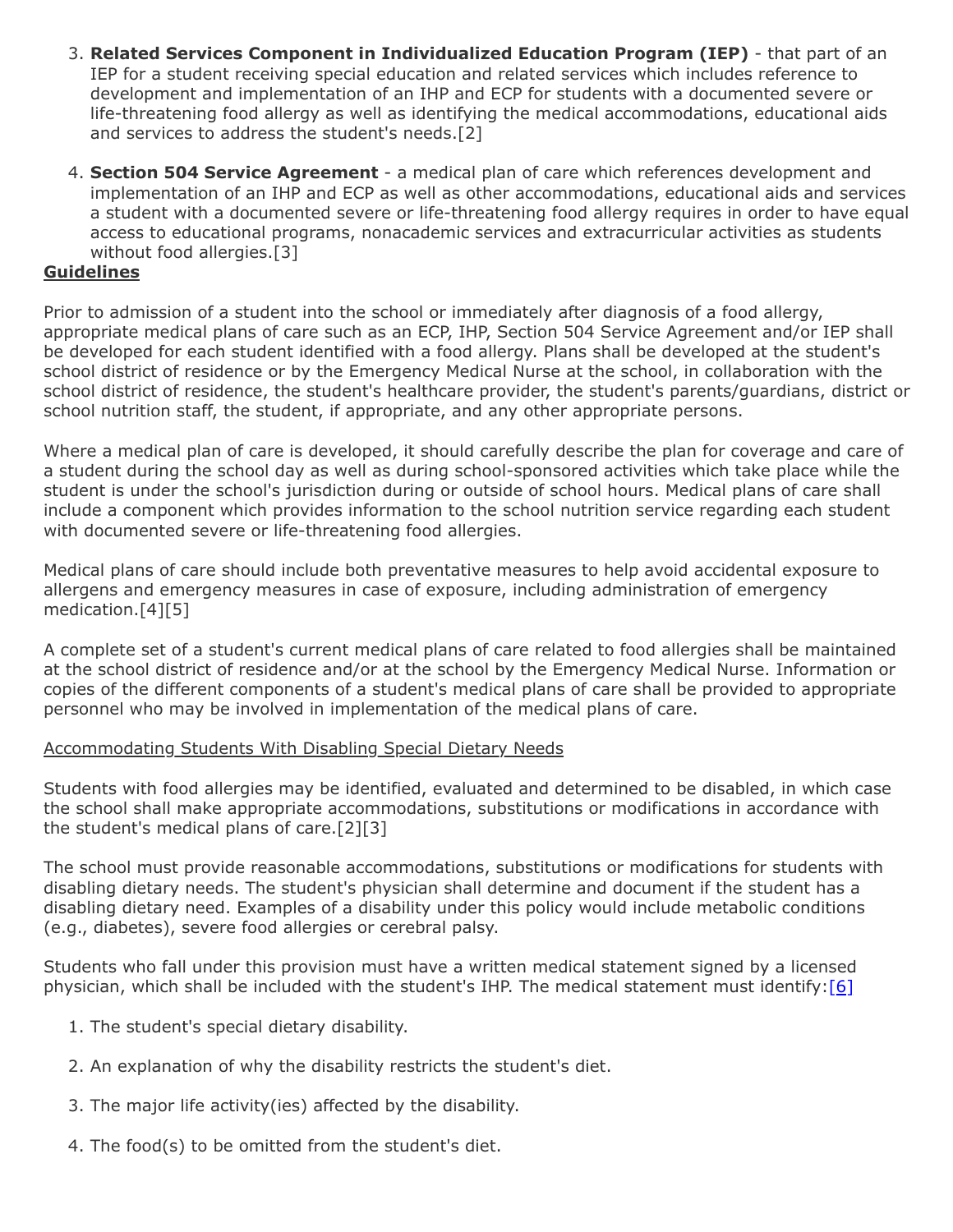5. The food or choice of foods that must be provided as the substitute. Accommodating Students With Nondisabling Special Dietary Needs

The school may, at its discretion, make appropriate accommodations, substitutions or modifications for students who have a special dietary need but who do not meet the definition of disability, such as a food intolerance or allergy that does not cause a reaction that meets the definition of a disability. The decision to accommodate such a student shall be made on a case-by-case basis.

Students who fall under this provision must have a written medical statement signed by a physician, physician assistant or certified registered nurse practitioner identifying the following:

- 1. The medical or other special dietary condition which restricts the student's diet.
- 2. The food(s) to be omitted from the student's diet.
- 3. The food or choice of foods to be substituted.

### Confidentiality

The school shall maintain the confidentiality of students with food allergies, to the extent appropriate and as requested by the student's parents/guardians. School staff shall maintain the confidentiality of student records as required by law, regulations and Joint Operating Committee policy.[7][8]

## **Delegation of Responsibility**

The Administrative Director or designee, in coordination with the Emergency Medical Nurse and other pertinent staff, shall develop administrative regulations to implement this policy or adopt as administrative regulations the suggested guidelines developed by the Pennsylvania Departments of Education and Health and National School Boards Association (NSBA) guidance on managing severe or life-threatening food allergies in schools, including all classrooms and instructional areas, cafeterias, outdoor activity areas, on school buses, during field trips, and during school activities held before the school day and after the school day.[9][10][11][12]

Administrative regulations should address the following components:

- 1. Identification of students with food allergies and provision of school health services.[13]
- 2. Development and implementation of individual written management plans.
- 3. Medication protocols, including methods of storage, access and administration.[4][5]
- 4. Development of a comprehensive and coordinated approach to creating a healthy school environment.[10]
- 5. Communication and confidentiality.[7][8]
- 6. Emergency response.[14]
- 7. Professional development and training for school personnel.
- 8. Awareness education for students.
- 9. Awareness education and resources for parents/guardians.

### 10. Monitoring and evaluation.

The Administrative Director or designee shall annually notify students, parents/guardians, staff and the public about the school's food allergy management policy by publishing such in handbooks and newsletters, on the school's website, and through posted notices and other efficient methods.